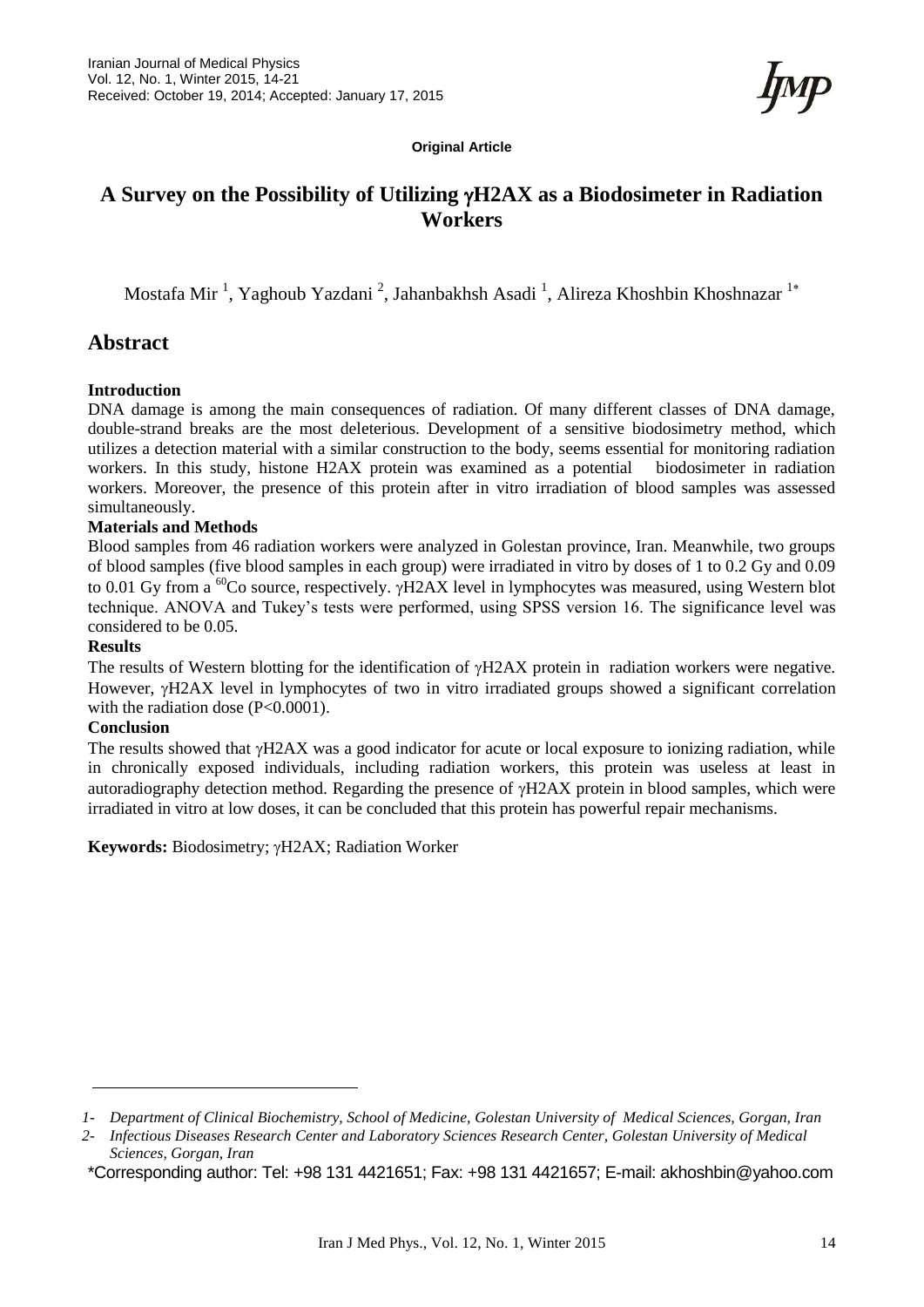# **1. Introduction**

Today, application of radiation is an undeniable necessity in human life [1]. Many investigators have noted the significant effects of radiation on health. As the review of the history of radiobiology indicates, the biological effects of high-dose radiation were known after the discovery of X-ray and radioactivity.

However, the effects of low-dose radiation on human health are still unclear and under investigation [2]. In fact, the threshold dose, i.e., the dose above which radiation leads to adverse effects on the body, has not been yet established [3]. Nevertheless, the maximum allowed dosage for radiation workers is determined to be 20 mSv per year. According to the guidelines by the International Commission on Radiation Protection (ICRP), to avoid the possible adverse effects of radiation such as cancer and genetic diseases, the annual received dose to general populations should not exceed 1 mSv [4].

In vivo studies on radiation workers, who are occupationally exposed to low levels of radiation, could provide a more accurate threshold level [5]. Dicentric chromosome count in the metaphase spread of stimulated lymphocytes is a common gold standard for biological dosimetry [6]. This gold standard is specific to ionizing radiation and remains unchanged for several months after receiving ionizing radiation [6]. However, at least a 52 hour interval is required between the time of blood sampling and dose estimation, which is not ideal [6, 7].

DNA double-strand break (DSB) is one of the main consequences of exposure to ionizing radiation. DSB is arguably the most dangerous DNA lesion that could induce genomic and cancerous changes in cells and lead to mortality at high levels [8]. Recently, an altered protein has been suggested as a potential indicator for exposure to ionizing radiation, which is significantly associated with radiation-induced DSB [9].

Histone H2AX, a variant of histone H2A, becomes phosphorylated on serine residue 139 in response to radiation exposure, so-called gamma-H2AX, which signals the repair of DSBs [10]. Protein detection seems to be a suitable method for initial triage, as responses to radiation begin within a few minutes and remain stable for several days after exposure [11]. The presence of gamma-H2AX protein can be detected by sensitive, quantitative, or semi-quantitative methods [11].

Various human specimens including lymphocytes, mouth cells, and skin can be used for the detection of gamma-H2AX after ionizing radiation [12]. Despite the abovementioned points, no comprehensive study has shown the efficacy of gamma-H2AX as a reliable biological dosimeter in radiation workers. Therefore, in this complementary study, we examined gamma-H2AX as a biological dosimeter in radiation workers, employed by hospitals in Golestan province, Iran. Lymphocytes from individuals, chronically exposed to low doses of ionizing radiation from CT scan, radiation therapy, nuclear medicine imaging, and diagnostic radiology, were gathered and analyzed.

# **2. Materials and Methods**

## *2.1. Study subjects*

The test subjects included 46 radiation workers (27 females and 19 males), within the age range of 23-52 years, who were occupationally exposed to chronic doses of radiation while performing their routine tasks at diagnostic radiology units, nuclear medicine departments, and CT scan facilities in Golestan province, Iran. Their work experience ranged from 10.5 months to 27 years.

The control group comprised of 46 individuals (of the same sex and age as the test group), who were not occupationally exposed to radiation. None of the subjects in the control group were occupationally exposed to any carcinogenic agents other than ionizing radiation.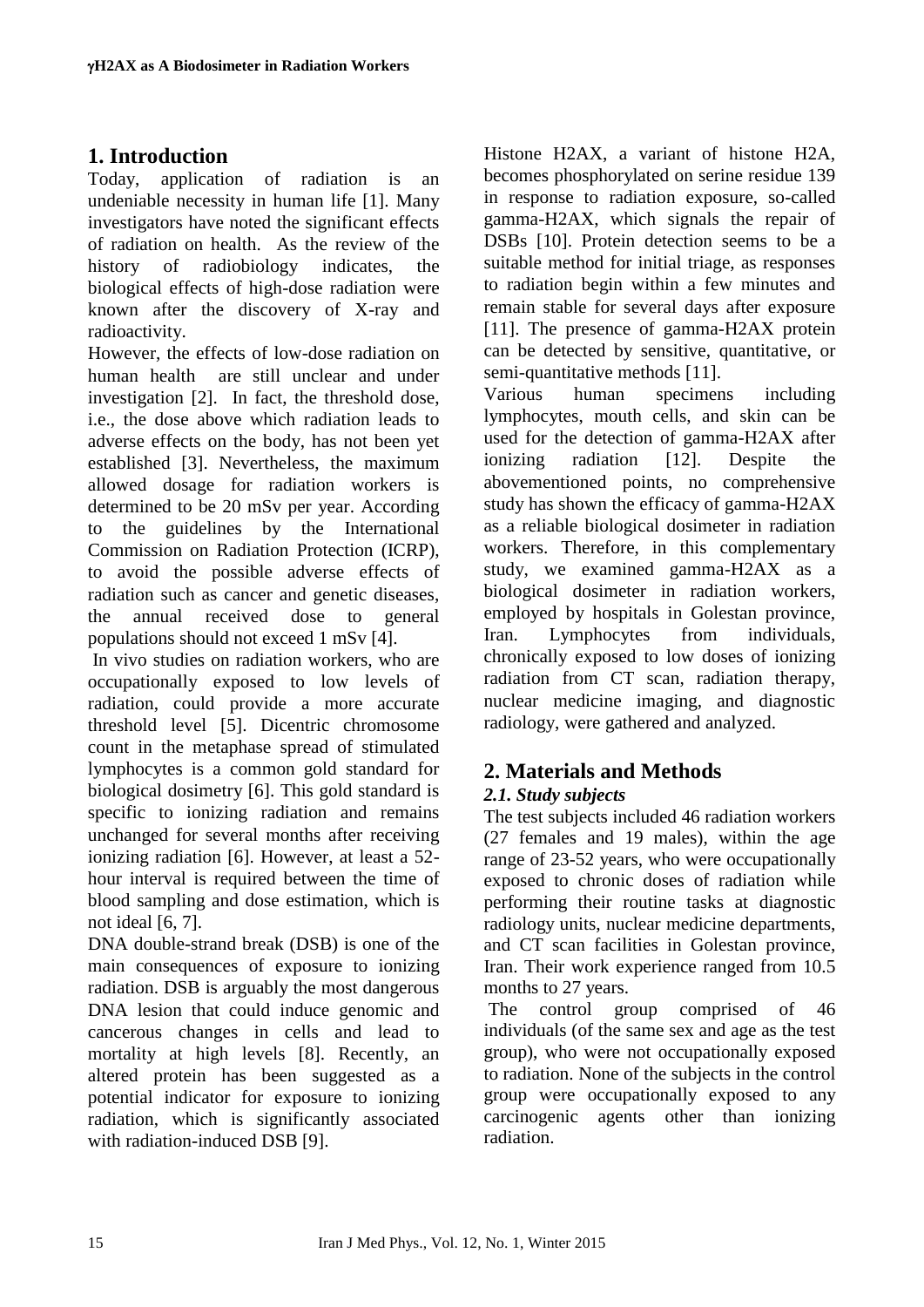A questionnaire was developed to assess demographic information, work experience, previous radiation therapy, prior chemotherapy, smoking history, medication use, and prior history of receiving radiation exceeding the standard limit. In case such information was not accessible, the subject was excluded from the study.

The peripheral blood of subjects was collected in tubes containing ethylenediaminetetraacetic acid (EDTA). The presence of  $\gamma$ H2AX in peripheral blood lymphocytes was assessed at the Clinical Biochemistry Laboratory of Golestan University of Medical Sciences. Lymphocytes were separated from other blood components by ficoll solution at 2500 rpm within 10 min. The cells were transferred to another tube and washed at 2500 rpm for 5 min three times in cold phosphate-buffered saline (PBS) solution.

## *2.2. In vitro irradiation*

At this stage, blood samples were collected from a healthy subject, based on the mentioned questionnaire. The blood samples were distributed among several aliquots in plastic tubes. Three blood samples were irradiated at each dose at room temperature using a  ${}^{60}CO$ source. The absorbed dose by blood samples was determined at 1, 0.8, 0.6, 0.4, 0.2, 0.09, 0.07, 0.05, 0.03, and 0.01 Gy with a rate of 67.55 cGy/min.

The calculated irradiation time ranged from 4.88 to 0.05 min. Lymphocytes were separated from other blood components by ficoll solution at 2500 rpm within 10 min. The cells were transferred to another tube and washed at 2500 rpm for 5 min three times in a cold PBS solution.

## *2.3. Extraction of cellular proteins*

The lymphocytes in tubes were added to lysis buffer, containing 5% sodium dodecyl sulfate (SDS), 1 ml of Triton X-100, 100 mM of Tris-HCL ( $pH=7.4$ ), 150 mM of NaCl, 5 mM of EDTA, 5% sodium deoxycholate, and 10% glycerol. The obtained solution was added to 10 μl/ml of phosphatase inhibitor cocktail (Sigma, p004) and protease inhibitor cocktail (Sigma, p8340). The protein samples were quantified by Pierce BCA Protein Assay Kit (Thermo, 23227), using bovine serum albumin (BSA) to form a standard curve.

## *2.4. Western blot analysis*

Proteins are normally separated based on their molecular weight in SDS-PAGE electrophoresis. In our experiment, we used 15% gel, and then, 5x sample loading buffer, containing 10% SDS, 0.5% bromophenol blue, 60 mM of Tris-HCI (pH 6.8), 50% glycerol, and 14.4 Mm of 2-mercaptoethanol, was added to each tube and subsequently boiled for 5 min.

For blots, 100 µg of protein samples was loaded in each well. The sample proteins were separated on a 15% polyacrylamide gel and transferred to nitrocellulose membranes (Thermo) for 48 min at 110 V, using transfer buffer (15.6 Mm of Tris-base, 120 Mm of glycine, and 10% methanol, pH=8.4). The blots were incubated in 3% skim milk in PBS-T (0.05% Tween-20 at room temperature for 2-3 hrs on a rotating platform).

The blots were incubated overnight on a rotating platform at 4 °C in antiphosphorylated histone H2A (Millipore, 05- 636), with the dilution of 1:1000 in 3% skim milk/PBS-T. The blots were rinsed three times with BPS-T for 5, 19 and 15 min, respectively at room temperature on a rotating platform. They were then incubated with Goat Anti-Mouse IgG and horseradish peroxidaseconjugated secondary antibodies (Millipore, 12-349) at a dilution of 1:2000 in 3% milk/PBS-T for 1-2 hrs at room temperature on a rotating platform.

The blots were washed as before and exposed to autoradiography film after incubation for various durations (typically 10 to 15 min) with enhanced chemiluminescence reagents, as described by the manufacturer (Amersham ECL Biosciences, RPN2235). The films were finally developed and fixed for scanning and densitometry.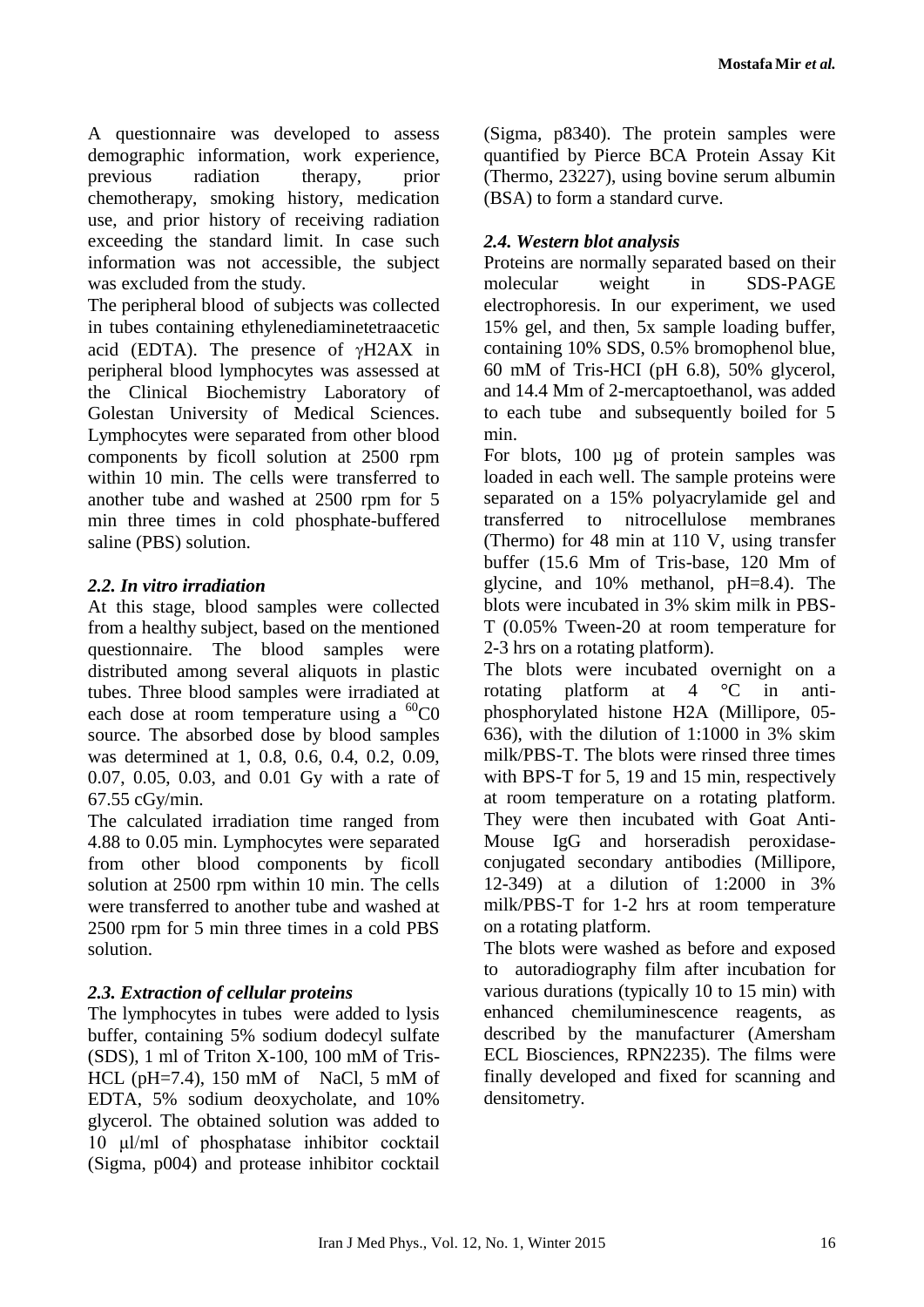#### *2.5. Statistical analysis*

Statistical tests were performed using SPSS version 16.0. One-way analysis of variance (ANOVA) was used to determine any statistical differences in the level of  $\gamma$ H2AX, induced by gamma irradiation in lymphocytes. Also, Turkey's test was performed for mutual comparison between the groups. In case the data were not normally distributed, Kolmogorov-Smirnov test was performed in each group. Spearman's correlation test was also performed to evaluate the relationship between radiation dose and  $\gamma$ H2AX protein. Pvalue less than 0.05 were considered statistically significant.

### **3. Results**

### *3.1. Western blot analysis of radiation workers and the control group*

After determining the total protein concentration by BCA method, 100 μg of cellular protein from each sample was used for Western blot analysis (100 μg of protein was loaded in each gel well). The results of Western blotting for the identification of H2AX protein in radiation workers and the control group showed no protein bands.

In order to evaluate the sensitivity and accuracy of the method, we directly irradiated the blood samples by a  ${}^{60}Co$  source; the samples along with the specimens were added to additional wells.  $vH2AX$  band corresponding the direct irradiation of blood samples (along with other specimens showing no protein band) is depicted in Figure 1. Moreover, we used beta-actin loading control as shown in Figure 2.



Figure 1. The results of Western blot analysis of cellular  $\gamma$ H2AX protein in radiation workers and the control group (on the left)



Figure 2. The results of Western blot analysis of cellular beta-actin protein

### *3.2. In vitro irradiation*

To evaluate the relationship between radiation dose and formation of  $\gamma$ H2AX protein, ten different radiation doses were selected in two equal groups (receiving 1-0.2 Gy and 0.09 - 0.01 Gy, respectively). At this stage, three samples were irradiated in vitro. The results of Western blot analysis of  $\gamma$ H2AX in human lymphocytes after in vitro irradiation are shown in Figures 3 and 4.



**Figure 3.** The results of Western blot analysis of  $\gamma$ H2AX protein, induced by radiation doses ranging from 1 to 0.2 Gy



**Figure 4**. The results of Western blot analysis of H2AX protein, induced by radiation doses ranging from 0.09 Gy to 0.01 Gy

### *3.3. Densitometry of Western blot bands*

For the quantitative evaluation of in vitro irradiation, Western blot bands were scanned and analyzed using Image J software[\(National](http://www.google.com/url?sa=t&rct=j&q=&esrc=s&source=web&cd=1&cad=rja&uact=8&ved=0CB4QFjAA&url=http%3A%2F%2Fwww.nih.gov%2F&ei=u-UFVYvuG4vjywOCh4KQDA&usg=AFQjCNFXdfYYsjGYZ-zkAvIN3qpbZ1-VVw&bvm=bv.88198703,d.bGQ)  [Institutes of Health \(NIH\)](http://www.google.com/url?sa=t&rct=j&q=&esrc=s&source=web&cd=1&cad=rja&uact=8&ved=0CB4QFjAA&url=http%3A%2F%2Fwww.nih.gov%2F&ei=u-UFVYvuG4vjywOCh4KQDA&usg=AFQjCNFXdfYYsjGYZ-zkAvIN3qpbZ1-VVw&bvm=bv.88198703,d.bGQ) Version 1.49p 28 February 2014). Color intensity and the area under density profile were scored. We aimed to convert the profile areas and band intensities to numeric quantities for statistical analysis, making comparisons, and definitive conclusions.

It should be noted that the calculated digits by Image J software are only representatives of a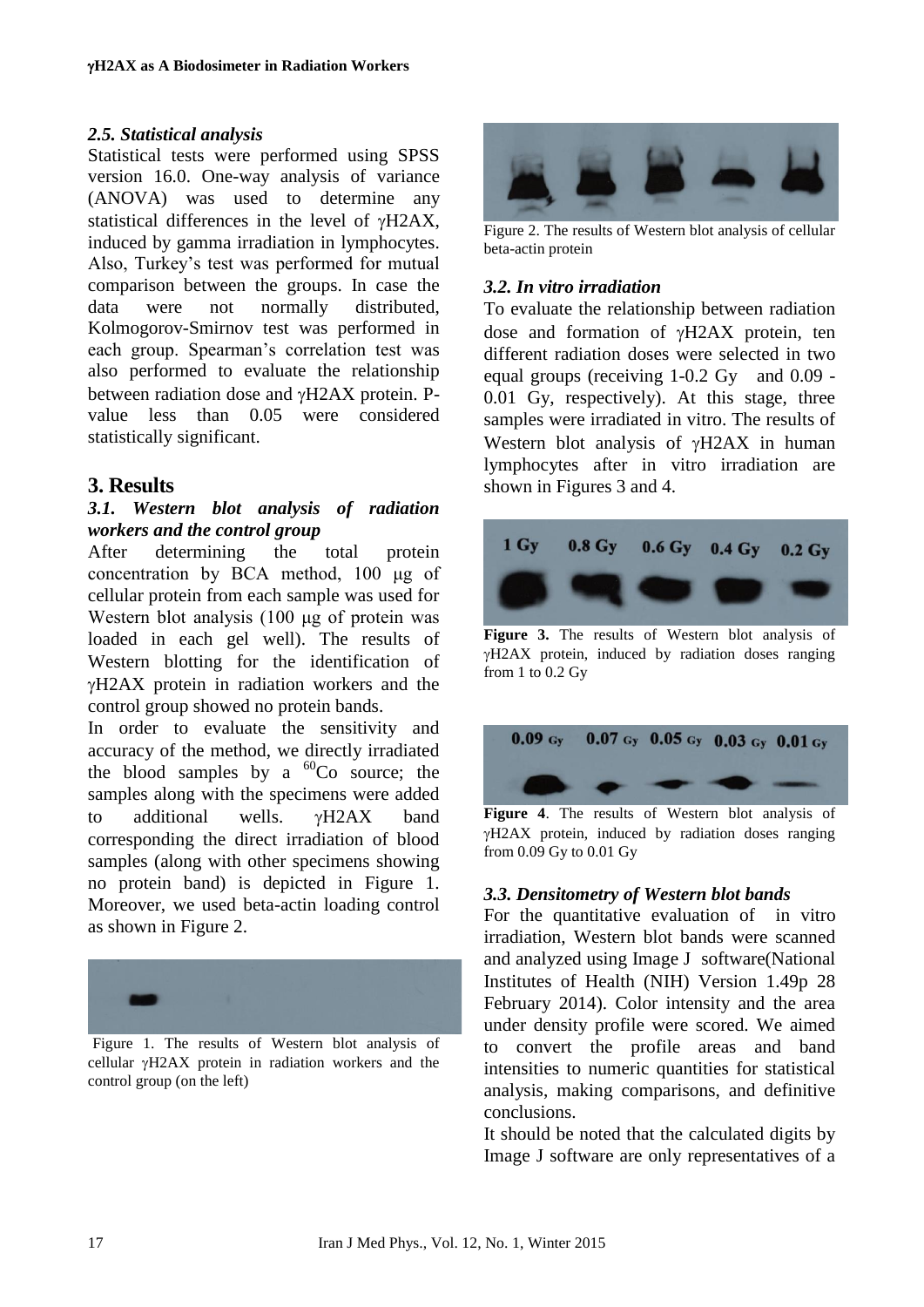certain group of profiles without any other significant meaning. In other words, these numbers do not describe the level of proteins in bands in milligram or any other unit. ANOVA test of densitometry profiles corresponding to 1-0.2 Gy and 0.09-0.01 Gy groups showed a significant difference (P<0.0001) in the density of protein bands. The obtained results are shown in tables 1 and 2.

Also, the results of Tukey's test for the mutual comparison of groups showed that in the first group, all doses (0.8 Gy, 0.6 Gy, 0.4 Gy, and 0.2 Gy) were significantly different from 1 Gy (P<0.0001). Moreover, doses of 0.8, 0.6 and 0.4 were significantly different from 0.2 Gy.

However, radiation doses of 0.6, 0.8 and 0.4 Gy were not significantly different from one another.

In the second group, Tukey's test showed that all doses (0.09 Gy, 0.07 Gy, 0.05Gy, and 0.03 Gy) were significantly different from 0.01 Gy (P<0.0001), while radiation doses of 0.09 Gy, 0.07 Gy, 0.05 Gy and 0.03 Gy were not significantly different. However, Spearman's correlation test showed a significant association between radiation dose and  $\gamma$ H2AX protein level in the first group  $(r=0.941, P<0.0001)$  and the second group to a lesser extent (r=0.595, P<0.0001). The data are shown in figures 1 and 2.

| Table 1. ANOVA test results of densitometric profiles of 1-0.2 Gy group                                                     |         |           |         |                            |
|-----------------------------------------------------------------------------------------------------------------------------|---------|-----------|---------|----------------------------|
| <b>Significance level</b>                                                                                                   | Mean    | <b>SD</b> |         | <b>Radiation dose (Gy)</b> |
| P < 0.0001                                                                                                                  | 28.4130 | 1.38689   |         |                            |
|                                                                                                                             | 21.3927 | .64996    | 0.8     |                            |
|                                                                                                                             | 19.7438 | .25132    | 0.6     |                            |
|                                                                                                                             | 19.0933 | .85381    | 0.4     |                            |
|                                                                                                                             | 11.6903 | 1.24250   | 0.2     |                            |
| Table 2. ANOVA test results of densitometric profiles of 0.09-0.01 Gy group<br><b>Significance</b><br><b>Radiation dose</b> |         |           |         |                            |
| level                                                                                                                       | Mean    | <b>SD</b> |         | (Gy)                       |
| P < 0.0001                                                                                                                  | 31.8790 |           | 1.91370 | 0.09                       |
|                                                                                                                             | 30.7733 |           | .93398  | 0.07                       |
|                                                                                                                             | 31.2723 |           | .06165  | 0.05                       |
|                                                                                                                             | 31.0223 |           | 1.43794 | 0.03                       |
|                                                                                                                             | 0.01    | 2.38803   |         |                            |



Figure 1. The correlation between  $\gamma$ H2AX and radiation dose in the 1-0.2 Gy group, calculated by the Spearman's correlation test related to the densitometry profiles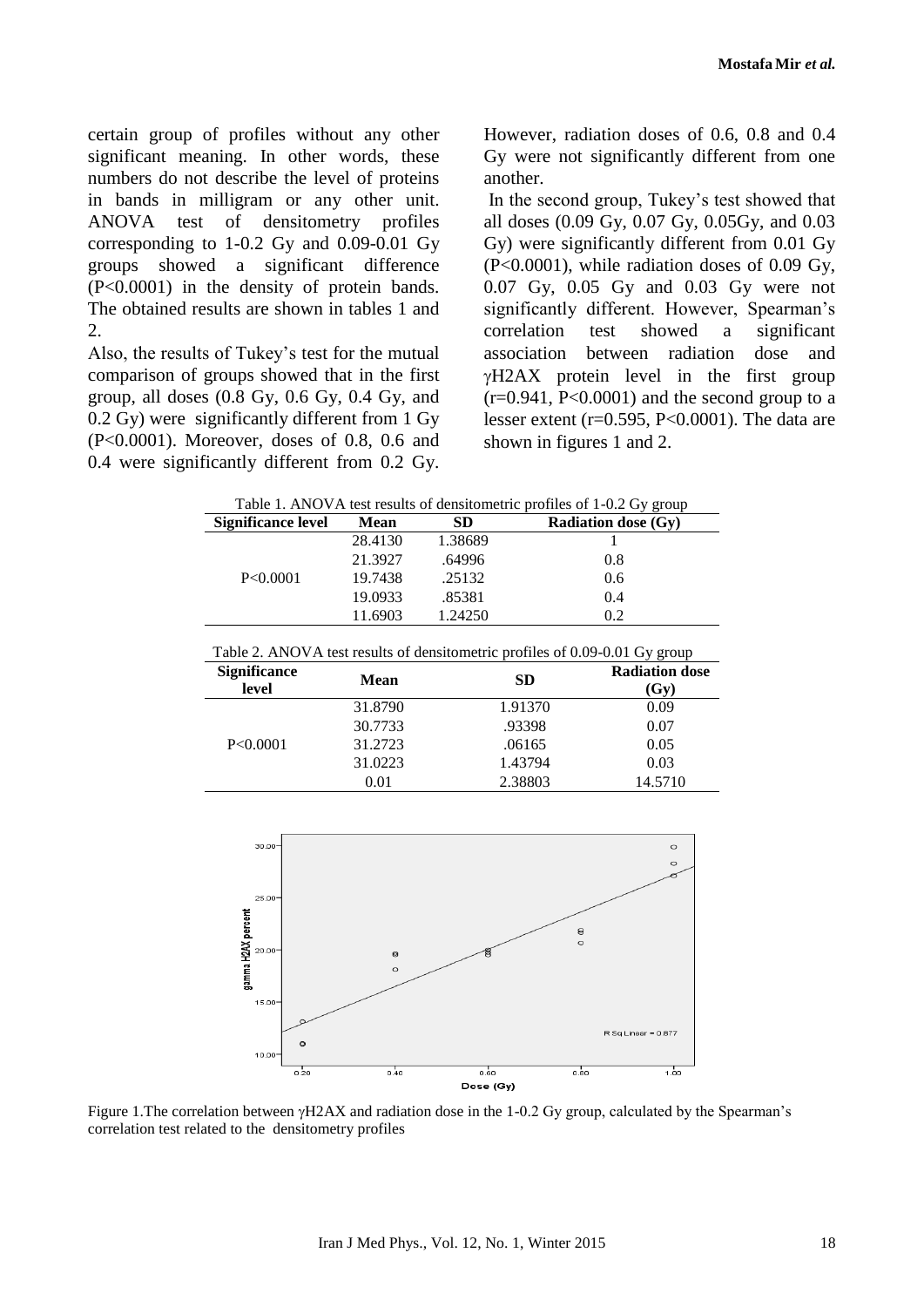

Figures 2. The correlation between  $\gamma$ H2AX and radiation dose in the 0.09-0.01 Gy group, calculated by Spearman's correlation test related to densitometry profiles

## **4. Discussion**

Considering the increasing medical use of radiation in radiology, nuclear medicine, and CT scan, particular attention should be paid to the radiation dose. Radiation workers in therapeutic and diagnostic facilities, despite the appropriate use of personal protective devices and regulations, receive low exposure levels within a long period [13].

Cancerous and genetic effects of radiation are major health concerns after chronic exposure in occupationally exposed individuals, while their underlying mechanisms remain largely unclear [14, 15]. Generally, the results of previous human studies have showed that the received doses are within the annual permitted range Previous studies suggest that monitoring of radiation workers should not be solely based on physical dosimetry [13]. In fact, it is necessary to use biological indicators which could provide individual radiation damages [17]. Development of a simple, rapid and efficient method for biological dosimetry seems essential in cases of acute or chronic exposure [18].

A linear relationship has been documented between the number of DSBs and  $\gamma$ H2AX protein at different ionizing radiation doses [11]. This may be a potential source for the formation of chromosomal aberrations induced by radiation [19]. According to the results of this study, in radiation workers, who were occupationally exposed to chronic doses of radiation, no band of  $\gamma$ H2AX protein was identified. This may be due to a robust and efficient repair system for DSBs at chronic radiation exposures [4]. In fact, at low doses of radiation received by workers, there is enough time for the repair of DSBs, in comparison with sudden received doses [3-20].

Contrarily, several studies have shown that chromosomal damages are more significant in radiation workers than the general population [21, 22]. On the other hand, DNA may be misreported instead of repaired in chronic radiation exposure, which may lead to chromosomal aberrations [12].

Main DNA damages induced by ionizing radiation include DSBs, single-strand breaks (SSBs) and DNA base damages [4-12] ; the ratio of SSB to DSB was estimated to be 20:1 [12], especially in low linear energy transfer radiation. However, SSBs could not lead to  $\gamma$ H2AX foci formation [23]. In fact, the absence of  $\gamma$ H2AX protein band in radiation workers does not indicate genomic stability and SSBs may be present. On the other hand, DSB does not always lead to  $\gamma$ H2AX foci formation [24]. Rapid and complete disappearance of foci may also not be correlated with the repair of DSBs. Finally, the higher activity level of phosphatases may lead to the disappearance of  $vH2AX$  in DSBs [19-25].

There are two pathways for the repair of DSBs in mammalian cells, known as nonhomologous end joining (NHEJ) and homologous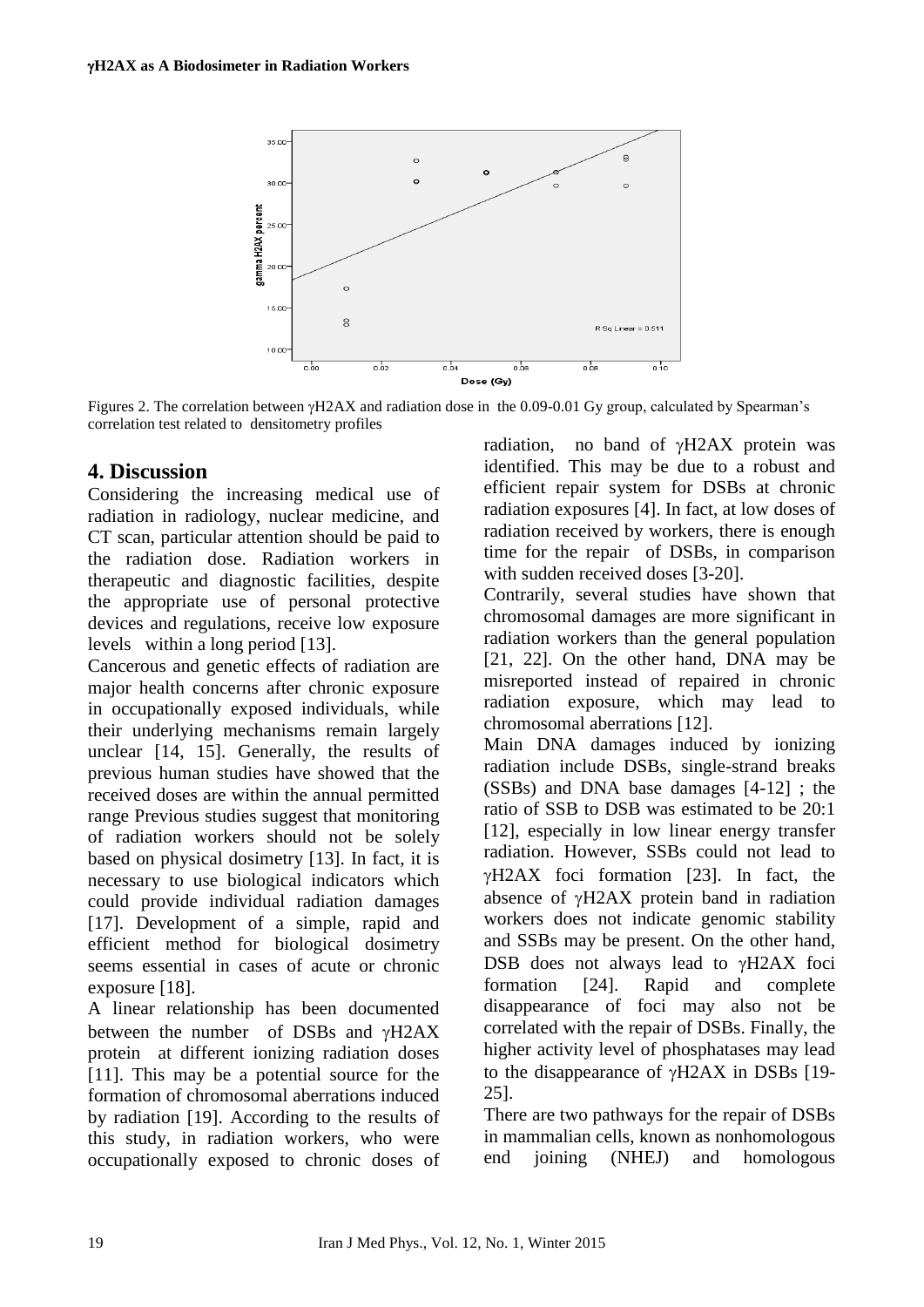recombination (HR). HR is the selected pathway for the repair of S and G2 phases of cell cycle; in this pathway, misrepair rarely occurs . Over 99% of cells in the human body (such as the sample in this study) are in G0 and G1 phases of cell cycle and the HR pathway in these cells is suppressed. Therefore, DSBs are repaired mostly in the NHEJ pathway, which can be prone to error [26].

Moreover, a significant correlation was found between irradiation dose and formation of H2AX protein under in vitro conditions. Similar results have been obtained in other studies. Our results were in agreement with a study by Redon et al., who irradiated blood samples by doses of 5 to 0.2 Gy in ex vivo conditions; they found a linear response to this dose range. [1] Additionally, Havelek et al. aimed to determine whether phosphorylation of histone H2AX could be used as an indicator of received gamma radiation dose after wholebody irradiation of rats [17]; their results were also in agreement with our findings.

In this regard, Lefevre et al. examined the presence of  $\gamma$ H2AX foci in isolated peripheral blood lymphocytes in ex vivo gamma radiation (0.02-2 Gy). They concluded that  $\gamma$ H2AX can be a useful indicator, particularly for the classification and detection of minimal received radiation doses [7]. All these studies showed a significant relationship between radiation dose and  $\gamma$ H2AX protein level.

### **5. Conclusion**

The results showed that  $vH2AX$  measurement is effective for monitoring individuals with acute or local exposure (such as radiological accidents) and patients undergoing radiation therapy. However,  $vH2AX$  showed no sensitivity to low chronic exposure in occupationally exposed individuals. Strong DNA repair mechanism, detection method of protein bands, and autoradiography may be the main underlying causes.

### **Acknowledgements**

This study was approved by the Metabolic Disorders Research Center and funded by the Deputy of Research & Technology at Golestan University of Medical Sciences. We would like to thank all the participants and the staff at Clinical Biochemistry Laboratory, Laboratory of Medical Biotechnology and Radiation Oncology Center in Golestan Province.

### **References**

- 1. Redon CE, Dickey JS, Bonner WM, Sedelnikova OA. γ-H2AX as a biomarker of DNA damage induced by ionizing radiation in human peripheral blood lymphocytes and artificial skin. [Adv Space Res](http://www.ncbi.nlm.nih.gov/pubmed/?term=%CE%B3-H2AX+as+a+biomarker+of+DNA+damage+induced+by+ionizing+radiation+in+human+peripheral+blood+lymphocytes+and+artificial+skin)v. 2009;43(8):1171-8.
- 2. Tucker JD. Low-dose ionizing radiation and chromosome translocations: a review of the major considerations for human biological dosimetry. Mutat Res. 2008;659(3):211-20.
- 3. Gricienė B, Slapšytė G. Assessment of chromosomal aberrations in workers chronically exposed to ionising radiation. Biologija. 2007;53(4).
- 4. Hall EJ, Giaccia AJ. Radiobiology for the Radiologist: Lippincott Williams & Wilkins; 2006.
- 5. Sudprasert W, Navasumrit P, Ruchirawat M. Effects of low-dose gamma radiation on DNA damage, chromosomal aberration and expression of repair genes in human blood cells. Int J Hyg Environ Health. 2006;209(6):503-11.
- 6. Wang Z, Hu H, Hu M, Zhang X, Wang Q, Qiao Y, et al. Ratio of γ-H2AX level in lymphocytes to that in granulocytes detected using flow cytometry as a potential biodosimeter for radiation exposure. Radiat Environ Biophys. 2014;53(2):283-90.
- 7. Roch-Lefèvre S, Mandina T, Voisin P, Gaëtan G, Mesa JEG, Valente M, et al. Quantification of γ-H2AX foci in human lymphocytes: A method for biological dosimetry after ionizing radiation exposure. Radiat Res. 2010;174(2):185-94.
- 8. Pinto DMS, Flaus A. Structure and function of histone H2AX. Genome Stability and Human Diseases: Springer; 2010. p. 55-78.